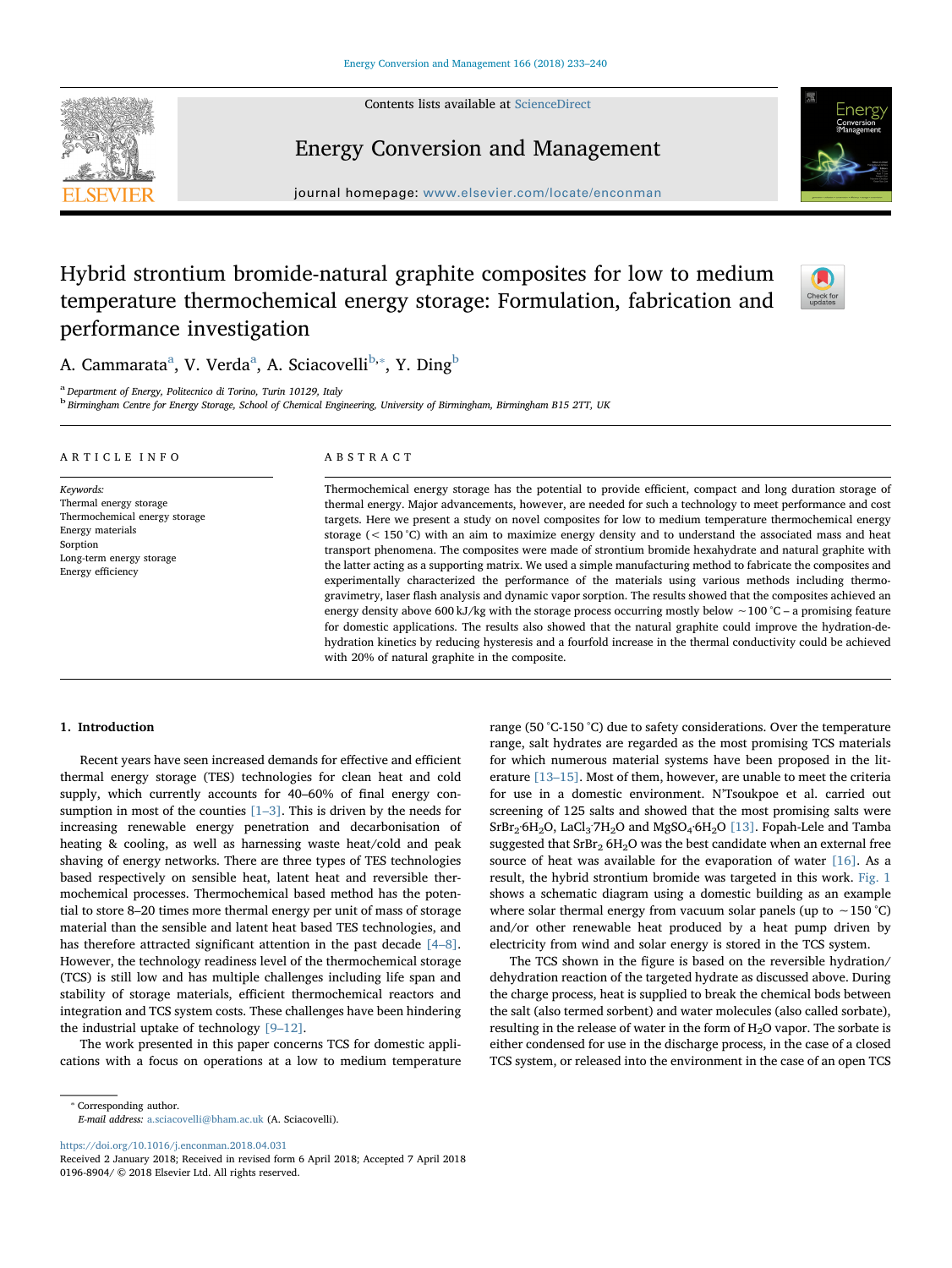<span id="page-1-0"></span>

Fig. 1. A thermochemical storage (TCS) device for a household application (Left); a schematic of thermochemical reaction (hydration/dehydration) for thermal energy storage (Right).

<span id="page-1-1"></span>system. The discharging process occurs through an exothermic hydration reaction when water vapor combined with the salt, releasing the stored heat. Eq. [\(1\)](#page-1-1) illustrates the reversible reaction.

$$
SrBr2·6H2 O \rightleftarrows SrBr2 + 6H2O(g) + \Delta Hr
$$
\n(1)

The use of pure salt hydrates as TCS materials come across a number of challenges including heat and mass transfer limitations induced mainly by structural change and shape stability of TCS materials. This is similar to the challenges in the use of pure phase materials in the latent heat storage and also chemical looping technology. The use of composite TCS materials have the potential to overcome the challenges and, as a result, a number of studies have been carried out in recent years. These studies used various salts (e.g.  $MgSO_4$ ,  $CaCl<sub>2</sub>$  and LiBr) in different structural materials including zeolite, silica gel and activated carbon  $[12,17,18]$ . Composite TCS containing SrBr<sub>2</sub>, however, remains largely unexplored, and the published studies were primarily on energy storage density  $[19-21]$  $[19-21]$  or on the performance of pure SrBr<sub>2</sub> at the reactor scale [\[8,22,23\]](#page--1-7). To our knowledge, no studies have been published on linkage between the performance and structure of the composite TCS containing  $SrBr_2$  – the main motivation of this paper. In this work, we used natural graphite as the structural material (matrix host) for the  $SrBr<sub>2</sub>$  based TCS composites. A simple manufacturing processes is proposed and used to fabricate the composite. We found, for the first time, how the composite formulation affect the energy density, heat and mass transfer, and reaction kinetics. Our work investigates for the first time the links between formulation and thermal properties of TCS composites, including enhancement in thermal conductivity and specific heat, which are shown to impact significantly on total energy density.

#### 2. Manufacturing and characterization of TCS composites

#### 2.1. Manufacturing process

[Fig. 2](#page--1-8) illustrates schematically the manufacturing process of TCS composites. Natural carbon graphite supplied by Inoxia Ltd UK with the following composition 98.6% Carbon, 0.05% Sulphur, 0.05% Nitrogen, 0.8% ash, 0.3% Volatile and 0.3% Moisture was used; from the previous composition and from the molecular weight of  $H_2O$  we estimated a 0.27% of O content in the graphite. The graphite was initially dried in oven at 150 °C for 12 h to remove any trace of moisture, as depicted in [Fig. 2.](#page--1-8) A water solution of strontium bromide ( $SrBr<sub>2</sub>$ , chemical reagent grade, Aldrich) was then prepared using distilled water. The amounts of water and salt were set in such a way to achieve a salt content of 40% or 80% (by mass) in the final dry TCS composites. A wet impregnation

process was then followed to fabricate the TCS composites, which involved the addition of the salt solution at a slow and constant rate to the graphite particle bed with the bed being stirred. The solution addition process was carefully controlled so that the particle bed appeared to be dry macroscopically with the salt solution fully drawn into the intraparticle pores of the particle bed. This resulted in a wet mass of the composite, which was then placed in an oven to remove the water in the matrix and dehydrate the salt. A minimum drying temperature of 200 °C was chosen to ensure full dehydration of the salt. Finally, the dehydrated TCS material was then shaped using die-plunge device in a Lloyd LS100Plus testing machine to give circular tablets of 13 mm diameter and a thickness between 1 and 2 mm; see [Fig. 3.](#page--1-9)

#### 2.2. Characterization of TCS composites

#### 2.2.1. Scanning electron microscopy (SEM)

the TCS materials were imaged using a Hitachi TM3030 scanning electron microscope equipped with energy dispersive X-ray spectroscopy (EDX); A 5 kV accelerating voltage was used for the observations whereas the EDX analysis was carried out at 15 kV. The TCS samples were coated with a 5 nm layer of gold using a Quorum Q150T sputter coater in order to avoid the charge-up phenomenon.

#### 2.2.2. Specific surface characterization

Nitrogen physisorption was performed using a Micromeritics ASAP 2020 plus. For doing so, TCS composite samples of 0.4–0.5 g were dried and degassed at 250 °C for overnight before measurements to remove moisture and any gas adsorbed. Both adsorption and desorption isotherms were obtained using nitrogen as gas adsorbate and an equilibrium time of 5 min was adopted at each relative pressure  $p/p_0$ . Specific surface area was then derived from the isotherms using a multipoint Brunauer–Emmett–Teller (BET) method.

#### 2.2.3. Differential scanning calorimetry

The heat of reaction, and the onset and peak temperatures of the TCS composite were measured with a differential scanning calorimeter from Mettler-Toledo (DSC2+) equipped with a robotic sampling unit for automatic measurements. For such measurements, samples of ∼10 mg obtained from the TCS composites were first placed in closed platinum crucibles and then positioned in the robotic sampling unit of the DSC. The DSC measurements then took place by heating the sample up from 20 °C to 300 °C at a heating rate of 5 °C/min (with a 10 min isothermal holding period at the initial/final temperature) under a constant  $N_2$  flow of 50 ml/min. The specific heat of the TCS composites was obtained by comparing DSC signal (heat flux) with the DSC signal